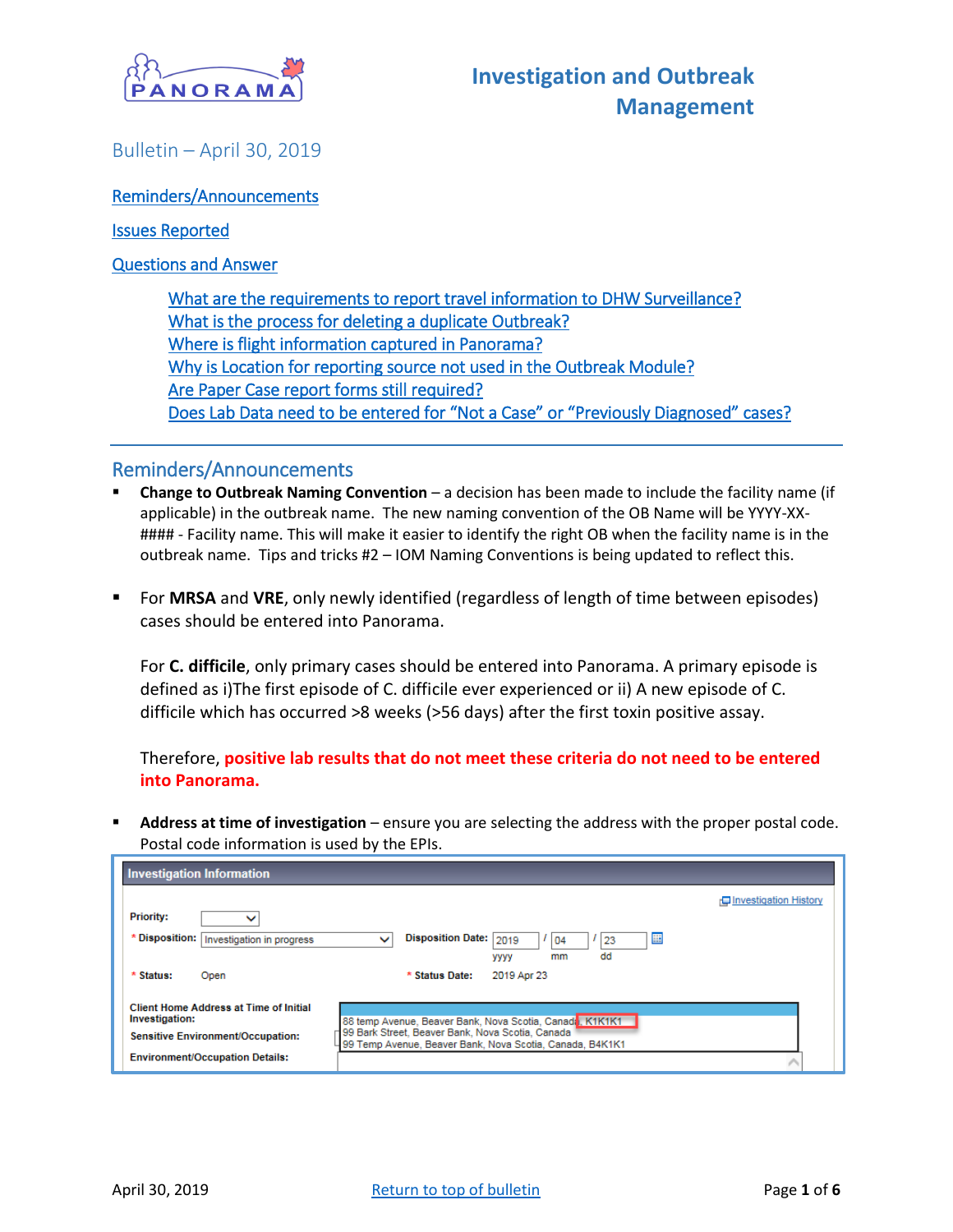

 For diseases which may have multiple lab results associated with a single disease investigation (i.e. HCV, HIV), **please do not create a new investigation for each subsequent lab**. Each lab should be entered and attached to the original investigation.

#### <span id="page-1-0"></span>Issues Reported/Enhancements

- A request has been submitted to have a value of "No" added to the First Nation Status drop-downs on the Aboriginal Information Screen.
- Disease count report is not calculating the age at time of investigation if the client is deceased.

#### <span id="page-1-1"></span>Questions and Answers

The Questions and Answers are developed in consultation with the HP Managers.

### <span id="page-1-2"></span>Question: What are the requirements to report travel information to DHW Surveillance?

The Sporadic Communicable Disease in Returning Travellers form is no longer required to be submitted to DHW Surveillance. Identifying that a case has a travel acquired illness should be captured in the risk factors section by indicating a "Yes" response to one or more of the three travel risk factors (Travel-Inside province, Travel-Travel-Outside of Canada, Travel-Outside of province, but within Canada). The details of this travel should be captured in the exposure section of the investigation using an acquisition event. Including specific details in the Exposure Name, Setting Type and Location Name is useful because they will then be available on the Investigation Summary screen.

For Tuberculosis, the Canadian Tuberculosis Air Travel Reporting form [http://www.phac](http://www.phac-aspc.gc.ca/tbpc-latb/pdf/tbform_aircraft09.pdf)[aspc.gc.ca/tbpc-latb/pdf/tbform\\_aircraft09.pdf](http://www.phac-aspc.gc.ca/tbpc-latb/pdf/tbform_aircraft09.pdf) (if applicable) should be completed and uploaded into Panorama. DHW Surveillance should be notified immediately when this form has been completed and uploaded.

### <span id="page-1-3"></span>Question: What is the process for deleting a duplicate Outbreak?

If an outbreak has been created in Panorama more than once for the same outbreak, the one entered in error must be deleted. On the Outbreak Summary page, there is a field "Reason for Deletion". In the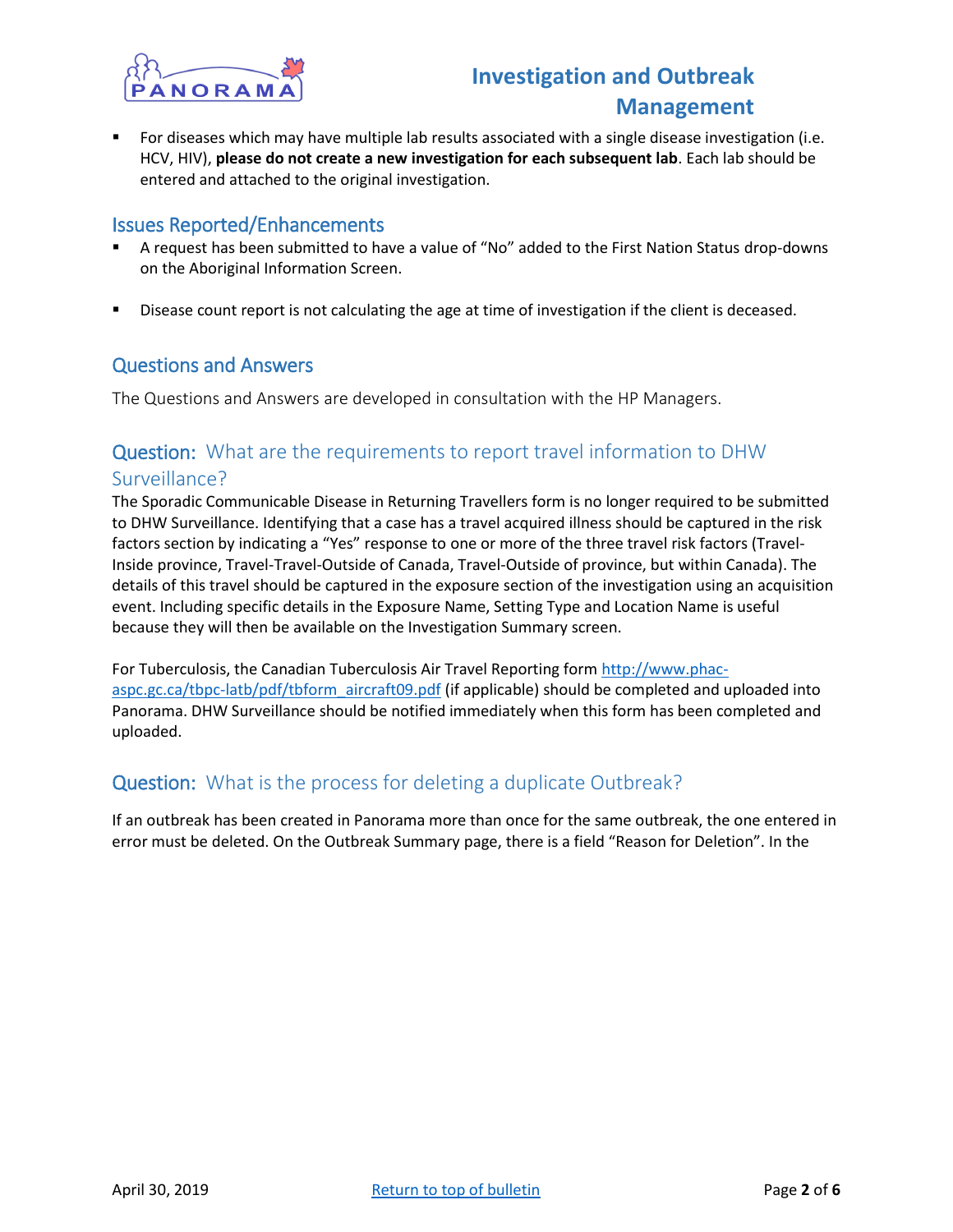

drop-down box for this field, choose "Entered in Error" and click delete. See screenshot below.

|                                                    | <b>WORK MGMNT</b>                       | <b>INVESTIGATIONS</b>                                                    | <b>OUTBREAKS</b>              | <b>IMMUNIZATION</b>               | <b>INVENTORY</b>                                 |                               |                                   |
|----------------------------------------------------|-----------------------------------------|--------------------------------------------------------------------------|-------------------------------|-----------------------------------|--------------------------------------------------|-------------------------------|-----------------------------------|
| <b>Recent Work</b><br>$\blacktriangleright$ Search |                                         | <b>Outbreak Summary</b>                                                  |                               |                                   |                                                  |                               | 戶<br>?                            |
| <b>Search Outbreaks</b><br><b>Search Exposures</b> |                                         |                                                                          |                               |                                   |                                                  |                               |                                   |
| <b>Search Interventions</b><br>Search Lab          | OB No:<br>96                            | <b>OB Name:</b><br>2019-EZ-0017 Inverness Consolidated Memorial Hospital |                               |                                   | Disease:<br><b>Etiologic Agent:</b><br>Influenza | Influenza virus / Influenza A | <b>OB Status:</b><br>Open         |
| $\bullet$ Outbreak                                 |                                         |                                                                          |                               |                                   |                                                  |                               | <b>Reason for Deletion:</b>       |
| Outbreak Summary                                   |                                         |                                                                          |                               |                                   |                                                  |                               | Entered in error $\vee$<br>Delete |
| ▼ Outbreak Details                                 |                                         |                                                                          |                               |                                   |                                                  |                               |                                   |
| <b>Description</b>                                 | Outbreak Link Role:<br>Child            | <b>Outbreak Classification:</b><br>Confirmed                             | Lukeman, Lynne                | <b>Primary Investigator:</b><br>÷ | <b>Primary Investigator Backup:</b>              | 2019 Mar 14                   | <b>First Reported Date:</b>       |
| <b>Declaration</b>                                 |                                         |                                                                          |                               |                                   |                                                  |                               |                                   |
| <b>Disease Summary</b>                             | All counts are for Human Subjects only. |                                                                          |                               |                                   |                                                  |                               |                                   |
| <b>Reporting Source</b>                            | ☆ Hide<br><b>Outbreak Diseases</b>      |                                                                          |                               |                                   |                                                  |                               |                                   |
| <b>User Defined Forms</b>                          |                                         |                                                                          |                               |                                   |                                                  |                               | <b>Disease Summary</b>            |
| ▶ Outbreak Subject<br><b>Summary</b>               | <b>Disease</b>                          | <b>Classification Authority</b>                                          | <b>Etiologic Agent</b>        |                                   | <b>Epi Markers</b>                               | <b>Lab Confirmed?</b>         | <b>Predominant Disease?</b>       |
| ▶ View Counts                                      | Influenza                               | National                                                                 | Influenza virus / Influenza A |                                   | Yes                                              |                               | ✓                                 |
| ▶ Record Unidentified<br>Counts                    |                                         |                                                                          |                               |                                   |                                                  |                               |                                   |

#### <span id="page-2-0"></span>Question: Where is flight information captured in Panorama?

A possible exposure related to airline travel should be captured in Panorama by creating either a transmission event (TE) or acquisition event (AE) in the Exposure Summary.

When you create a TE or AE, you should identify that it is flight and the route in the Exposure Name field under the Transmission/Acquisition Event Details. (*[Tips and Tricks Flight Information](https://support.novascotia.ca/sites/default/files/files/28-Panorama_Tips_Tricks_Entering_Flight_Information.pdf)*)

| * Required field<br><b>Transmission Event Details</b> |                                                                                                                                                                                                             |                                                         | ☆ Hide Transmission Event Details |
|-------------------------------------------------------|-------------------------------------------------------------------------------------------------------------------------------------------------------------------------------------------------------------|---------------------------------------------------------|-----------------------------------|
| * Exposure Name:<br>Invalid:                          | Flight - Halifax to Toronto x                                                                                                                                                                               | <b>Transmission Event ID:</b><br><b>Invalid Reason:</b> |                                   |
| Responsible<br>Organizational                         | To specify an Organization first click on the 'Find' button. Then search, or type the name of the Organization you<br>wish to specify, select it and click on 'Select' button. Then click 'Close' to close. |                                                         |                                   |
| Unit:                                                 | Organization: Top Level > Level 2 (specific one) > Level 3 (specific one) > [Selected]<br><b>Level 4 Organization1</b>                                                                                      | Find                                                    |                                   |
| <b>Transmitter Role:</b>                              |                                                                                                                                                                                                             |                                                         |                                   |

The information on the flight number and seat number (if relevant to the investigation) should be captured in the Exposure Location Name field under Exposure Location. Exposure Setting Type should be Transportation and Exposure Setting should be Airplane. The Country field should be the country of departure of the flight. The details of the Exposure Location tab might be hidden so you have to click on Show Exposure Location to get access to these additional fields.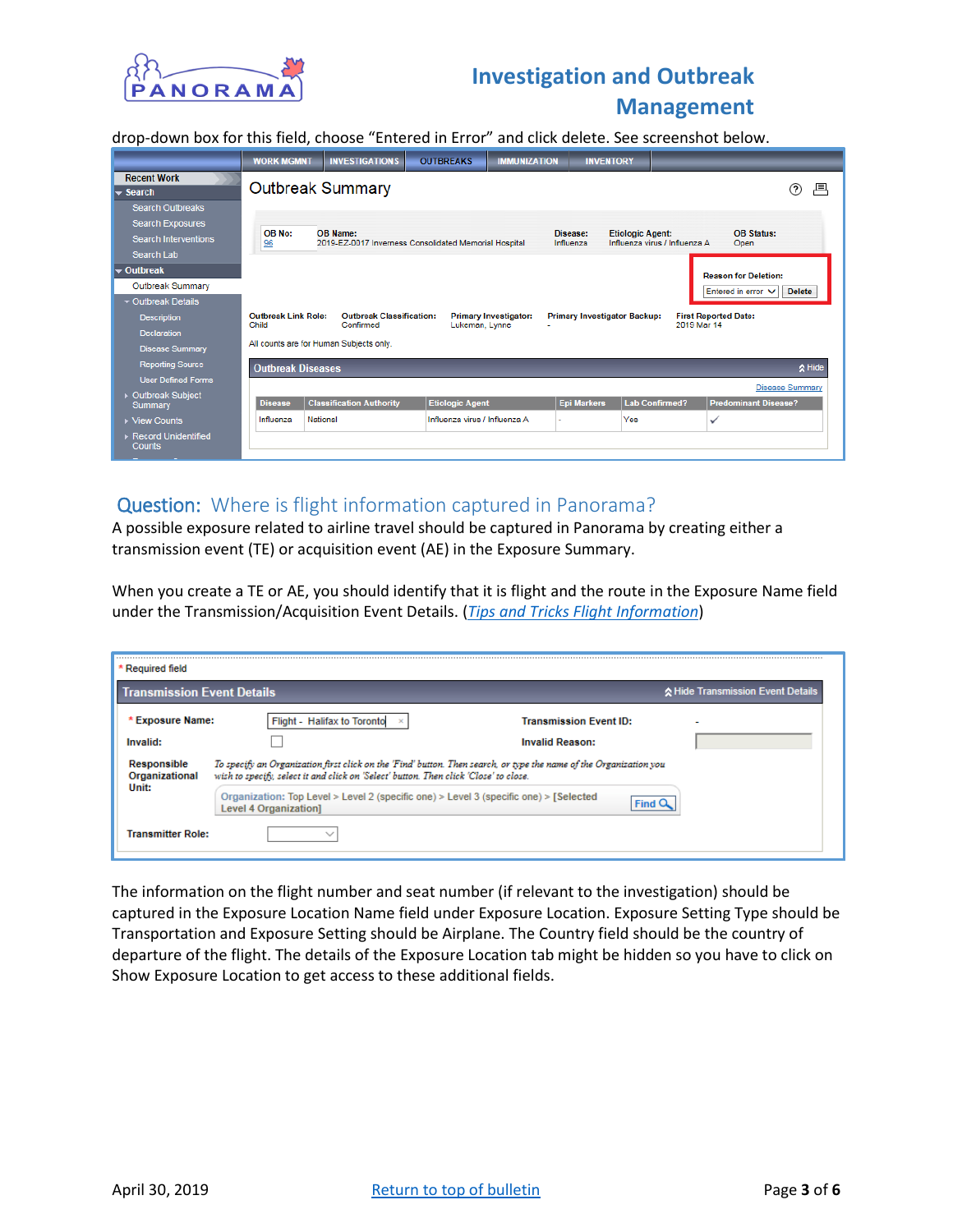

\* Required field

|                                      | ☆ Hide Transmission Event Details<br><b>Transmission Event Details</b>                                                       |                                                                                                                    |  |  |  |
|--------------------------------------|------------------------------------------------------------------------------------------------------------------------------|--------------------------------------------------------------------------------------------------------------------|--|--|--|
| * Exposure Name:                     | Flight - Halifax to Toronto                                                                                                  | <b>Transmission Event ID:</b>                                                                                      |  |  |  |
| Invalid:                             |                                                                                                                              | <b>Invalid Reason:</b>                                                                                             |  |  |  |
| <b>Responsible</b><br>Organizational | wish to specify, select it and click on 'Select' button. Then click 'Close' to close.                                        | To specify an Organization first click on the 'Find' button. Then search, or type the name of the Organization you |  |  |  |
| Unit:                                | Organization: Top Level $>$ Level 2 (specific one) $>$ Level 3 (specific one) $>$ [Selected]<br><b>Level 4 Organization1</b> | Find $Q$                                                                                                           |  |  |  |
| <b>Transmitter Role:</b>             |                                                                                                                              |                                                                                                                    |  |  |  |
| <b>Source</b>                        |                                                                                                                              | <b><i>Show Source</i></b><br><b>Contains Data</b>                                                                  |  |  |  |
| <b>Source Details</b>                |                                                                                                                              | <b><i>Show Source Details</i></b>                                                                                  |  |  |  |
|                                      | <b>Transmission Event Investigator Information</b>                                                                           | ↓ Show Transmission Event Investigator Information                                                                 |  |  |  |
| <b>Acquisition Events</b>            |                                                                                                                              | <b>X Show Acquisition Events</b>                                                                                   |  |  |  |
|                                      | <b>Unknown/Anonymous Contacts</b>                                                                                            | <b>∀ Show Unknown/Anonymous Contacts</b>                                                                           |  |  |  |
| <b>Transmission Event Date/Time</b>  |                                                                                                                              | Show Transmission Event Date/Time                                                                                  |  |  |  |
| <b>Exposure Location</b>             | ✔                                                                                                                            | <b>☆ Show Exposure Location</b><br><b>Contains Data</b>                                                            |  |  |  |
|                                      | <b>Transmission Event Location Liaison Details</b>                                                                           | ■ Show Transmission Event Location Liaison Details                                                                 |  |  |  |
|                                      | <b>Transmission Event Control Measures</b>                                                                                   | <b>X Show Transmission Event Control Measures</b>                                                                  |  |  |  |

| <b>Exposure Location</b>                                                                               |                                                                                                                                                                                             | ☆ Hide Exposure Location |
|--------------------------------------------------------------------------------------------------------|---------------------------------------------------------------------------------------------------------------------------------------------------------------------------------------------|--------------------------|
| Exposure Location Name:   AC 631, seat 23<br><b>Exposure Setting Type:</b><br><b>Exposure Setting:</b> | Transportation<br>$\checkmark$<br>Airplane<br>$\checkmark$                                                                                                                                  |                          |
| Country:                                                                                               | Canada<br>$\sim$                                                                                                                                                                            |                          |
| Address:                                                                                               | $\checkmark$<br>$\checkmark$<br>Unit No.<br>Street No.<br><b>Street Name</b><br><b>Street Type</b><br><b>Street Direction</b><br>P.O. Box<br><b>STN</b><br><b>RPO</b><br><b>Rural Route</b> |                          |
| <b>Province/Territory:</b>                                                                             | <b>City</b><br>$\checkmark$                                                                                                                                                                 |                          |
| <b>Postal Code:</b>                                                                                    |                                                                                                                                                                                             |                          |

#### <span id="page-3-0"></span>Question: Why is Location for reporting source not used in the Outbreak Module?

Location is specific to Service Delivery Locations (SDL) that are set up in Panorama for external locations that vaccines are provided to and/or locations that services are provided from (example – schools for grade 7 vaccine program or laboratories). The naming conventions for SDLs vary for physicians. Some SDLS are named with various physicians in the name (example - [Drs. S. Gallant, M. MacInnis, McKenna](https://mutvrp01.panorama.novascotia.ca/OrganizationWeb/pages/location/basicSearch.faces)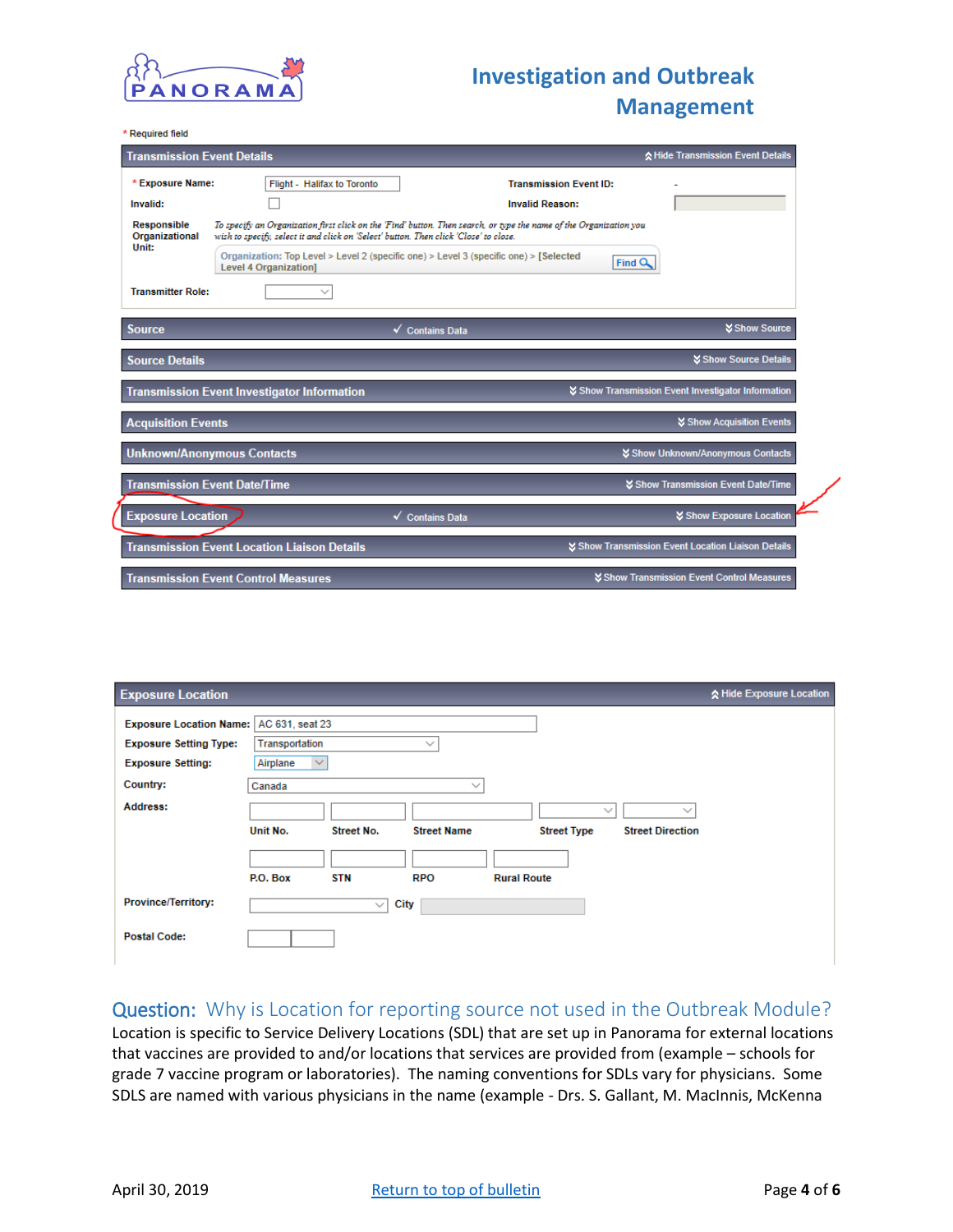

[and Murphy\)](https://mutvrp01.panorama.novascotia.ca/OrganizationWeb/pages/location/basicSearch.faces). Some SDLs are corporation names (example - [Coral Shared-Care Health Center ltd.\)](https://mutvrp01.panorama.novascotia.ca/OrganizationWeb/pages/location/basicSearch.faces). It would be difficult for a user to know the correct Panorama name for a location. Private businesses like a restaurant or a daycare are not listed as locations in Panorama.

The Provider can be used or Other can be used to record the reporting source. If capturing a restaurant or Long Term Care facility with multiple sites you would identify the location in your free Text

Location **can be used** as a reporting source within an individual case Investigation as the lab where the testing was completed may be the reporting source.

|                              | <b>Reporting Source</b>                                                                                                                                                                                                                          | $\triangle$ Hide |  |  |  |
|------------------------------|--------------------------------------------------------------------------------------------------------------------------------------------------------------------------------------------------------------------------------------------------|------------------|--|--|--|
|                              | * Reporting Source:                                                                                                                                                                                                                              |                  |  |  |  |
|                              | Provider                                                                                                                                                                                                                                         |                  |  |  |  |
|                              | Click Find to select a provider:<br>Provider:                                                                                                                                                                                                    | Find C           |  |  |  |
| Do Not<br>Use In<br>Outbreak | Location<br>To specify a Service Delivery Location first click on the 'Find' button. Then search, or type the name of the Service Delivery Location you wish to specify, select it and<br>click on 'Select' button. Then click 'Close' to close. |                  |  |  |  |
| Module                       | Service Delivery Location: Top Level > Level 2 (specific one) > Level 3 (specific one) > [Selected Level 3 Location]                                                                                                                             | Find Q           |  |  |  |
|                              | O Other   Needs Salad Bar- Western Shore                                                                                                                                                                                                         |                  |  |  |  |
|                              | <b>Type of Reporting Source: Client</b>                                                                                                                                                                                                          |                  |  |  |  |
|                              | <b>Method of Notification:</b><br>In Person                                                                                                                                                                                                      |                  |  |  |  |
|                              | * At least one of the following dates is required:                                                                                                                                                                                               |                  |  |  |  |

### <span id="page-4-0"></span>Question: Are Paper Case report forms still required?

Zones no longer need to send case report forms to DHW. All data should be entered directly into Panorama. The **only diseases** that require an additional form to be completed and uploaded to Panorama are:

Cyclosporiasis Ebola Listeria Salmonella SARI Tuberculosis

The details and links to these forms are available in the surveillance guidelines. Any outstanding cases documented on paper forms should be entered into Panorama.

### <span id="page-4-1"></span>Question: Does Lab Data need to be entered for "Not a Case" or "Previously Diagnosed" cases?

All lab reports that are investigated by public health should be entered in Panorama, even if they are subsequently deemed to be "Case- Not a Case" or "Case- Previously Diagnosed". This is particularly